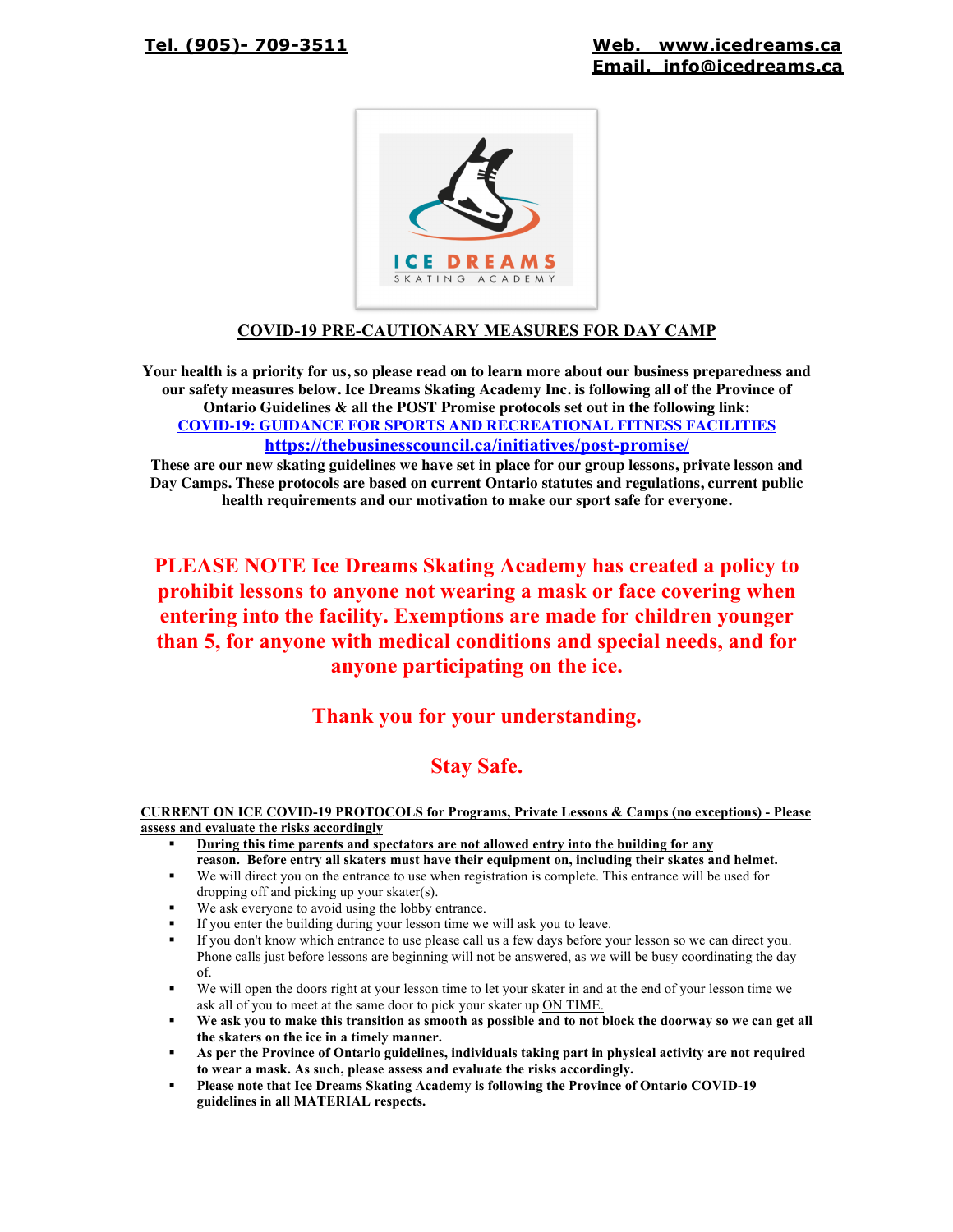#### **REMINDER ABOUT MAKE UP LESSONS & REFUNDS: Due to**

- ! **the high enrolment rate of our classes**
- ! **the number restrictions set out in place by the government**
- ! **the teaching process involved as well as**
- ! **keeping enrolments consistent due to COVID-19**
	- We cannot schedule make-ups during other camps or programs under any circumstance.

Refunds and credits will not be accepted. This includes government mandated quarantine periods for you and your family. In the event of a lockdown the facility will not refund. Credit amounts will be transferred to when we are able to resume.

Weekly Programs, Private Lessons & Camp fees are non-refundable for any reason. When you register for our programs, private lessons & camps, we are holding the spot for you. Once you schedule your private lessons with us these dates cannot be modified, rescheduled, credited or refunded. Please consider this prior to enrolling for our programs, private lessons & camps.

#### **To Coaches, Staff and Customers of Ice Dreams Skating**

Ice Dreams Skating Academy is committed to making this a safe and fun experience for everyone. We have developed an official re-opening plan in conjunction with Public Health Ontario that will be strictly enforced to keep our skaters, customers, coaches and staff safe during our reopening. So long as everyone complies with provincial and municipal COVID-19 guidelines, Ice Dreams Skating Academy Inc. is permitted to operate during all Programs & Camps. For the safety of all our skaters, customers, coaches and staff the following are integral parts to our re-opening plan:

### • **SAFE SOCIAL INTERACTIONS**

o Maintain proper distance from each other

### • **PERSONAL HYGIENE**

- o Frequent hand washing
- o Cough into your sleeve
- o Wear a mask
- o No handshakes

## • **STAY HOME IF YOU ARE SICK**

- o Routine screening when you come into the facility
- o If you are experience symptoms you must stay home
- o Returning travellers must self-isolate for 14 days

## • **ENVIRONMENTAL HYGIENE**

- o There will be more frequent cleaning within the facility
- o Surface sanitization in highly-touched areas

The following controls will be implemented when Ice Dreams Skating Academy is running its sessions:

#### **Pre-Registration**

- Skaters should pre-register and pay online or over the phone whenever possible in order to minimize contact with staff.
- Wherever possible all registrations, including the collection of payment should be done online, over the phone or via email.
- At this time we will not be using the POS terminal. Payment will be made via eTransfer, Online and the use of cash will be limited.
- Attendance will be taken and record will be kept of all participants in case of an outbreak.

#### **Health Screening**

- All individuals, including camp participants, parents/guardians, staff, and visitors will be screened either at home prior to arrival or upon arrival at program setting prior to entry.
- Entry will be denied to any individual who has any of the symptoms outlined in the COVID-19 Reference Document for Symptoms on the Ministry of Health's COVID-19 website or who has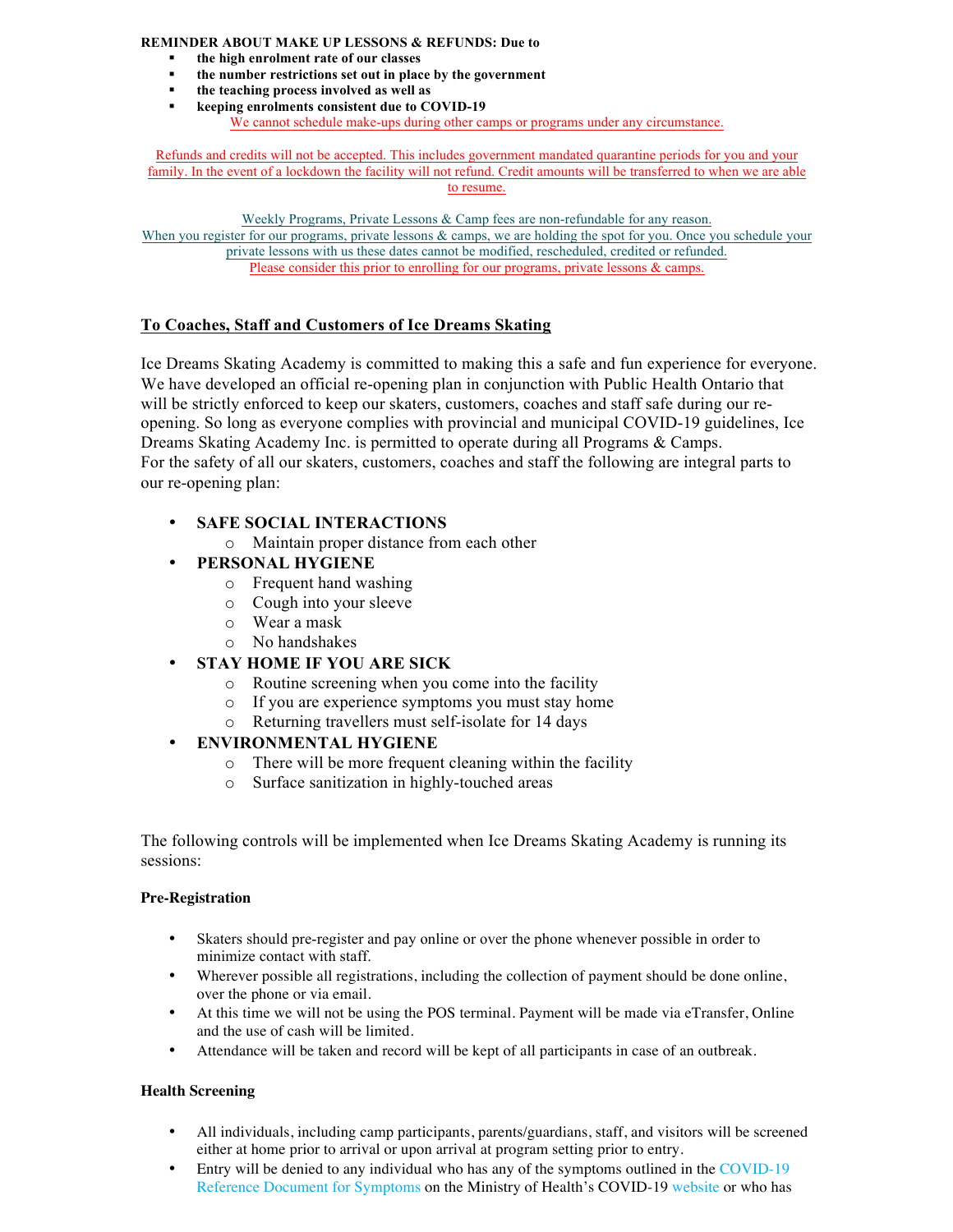come in close contact with a person with symptoms of or confirmed COVID-19 in the past 14 days. Camp participants, in particular, will be monitored for atypical symptoms and signs of COVID-19.

- All campers will be sent a Health Screening Questionnaire set out by public health and asked to fill it out and send it back prior to the camp start date. Link Below:
	- o https://covid-19.ontario.ca/school-screening/
- Where possible, daily screening will be done electronically (e.g., via online form, survey, or email) prior to arrival at camp. If screening is done at the camp setting, screeners will take appropriate precautions when screening, including maintaining a distance of at least 2 metres (6 feet) from those being screened or wearing personal protective equipment (PPE).
- Alcohol-based hand sanitizer containing at least 60% alcohol content will be placed at all screening stations and entrances to the program.
- Camp participants and skaters who are ill will not be permitted to attend the program and a refund or credit will not apply.
- Protocols are in place to notify parents/guardians if their child begins to show symptoms of COVID-19 while in camp, or during our skating programs including the need for immediate pickup and an area to isolate the camp participant or skater until pick-up and a refund or credit will not apply.
- We will keep daily records of anyone (e.g., camp participants, parent/guardian, and staff) entering the program setting. Records (e.g., name, contact information, time of arrival/departure, screening completion, etc.) will be kept up-to- date and available to facilitate contact tracing in the event of a confirmed COVID-19 case or outbreak.

#### **Proof of Vaccination Requirements**

- Patrons 12 years or older are required to provide proof of vaccination
- Effective October 1, 2021, each person aged 12 years or older must show proof of vaccination when attending the indoor area of the facility for the purpose of:
	- o Actively participating in organized sports
	- o Coaching, officiating at organized sports or volunteers
	- o Spectating at organized sports

#### **Contact Tracing**

• Names and contact information for all our patrons are recorded and made available upon request by the Medical Officer of Health or an inspector under the *Health Protection and Promotion Act*.

#### **Mask and Face Covering Usage**

- All individuals in indoor areas of the facility are required to wear a mask or face covering unless actively participating or engaging in an athletic or fitness activity, including:
	- o Moving between areas in the facility
	- o In changerooms especially when physical distancing cannot be maintained

#### **Capacity Limits and Physical Distancing**

- Parents & spectators are not allowed entry into the building during our lesson times for any reason. Before entry all skaters must have their equipment on, including their skates and helmet.
- Where possible, we will stagger the skaters entrances and exits into the ice rink to ensure there is no crowding at points of entry and exit and in common areas in the facility.
- We encourage individuals to arrive at the facility appropriately dressed for their activity to minimize the amount of time spent in change rooms.

#### **Encouraging Physical Distancing**

- At least 2 metres between camp participants, parents/guardians and staff by:
	- o Spreading camp participants and skaters out into different areas
	- o Spreading furniture, camp equipment, and activity stations out into different areas.
	- o Incorporating more individual activities or activities that encourage more space between camp participants and skaters.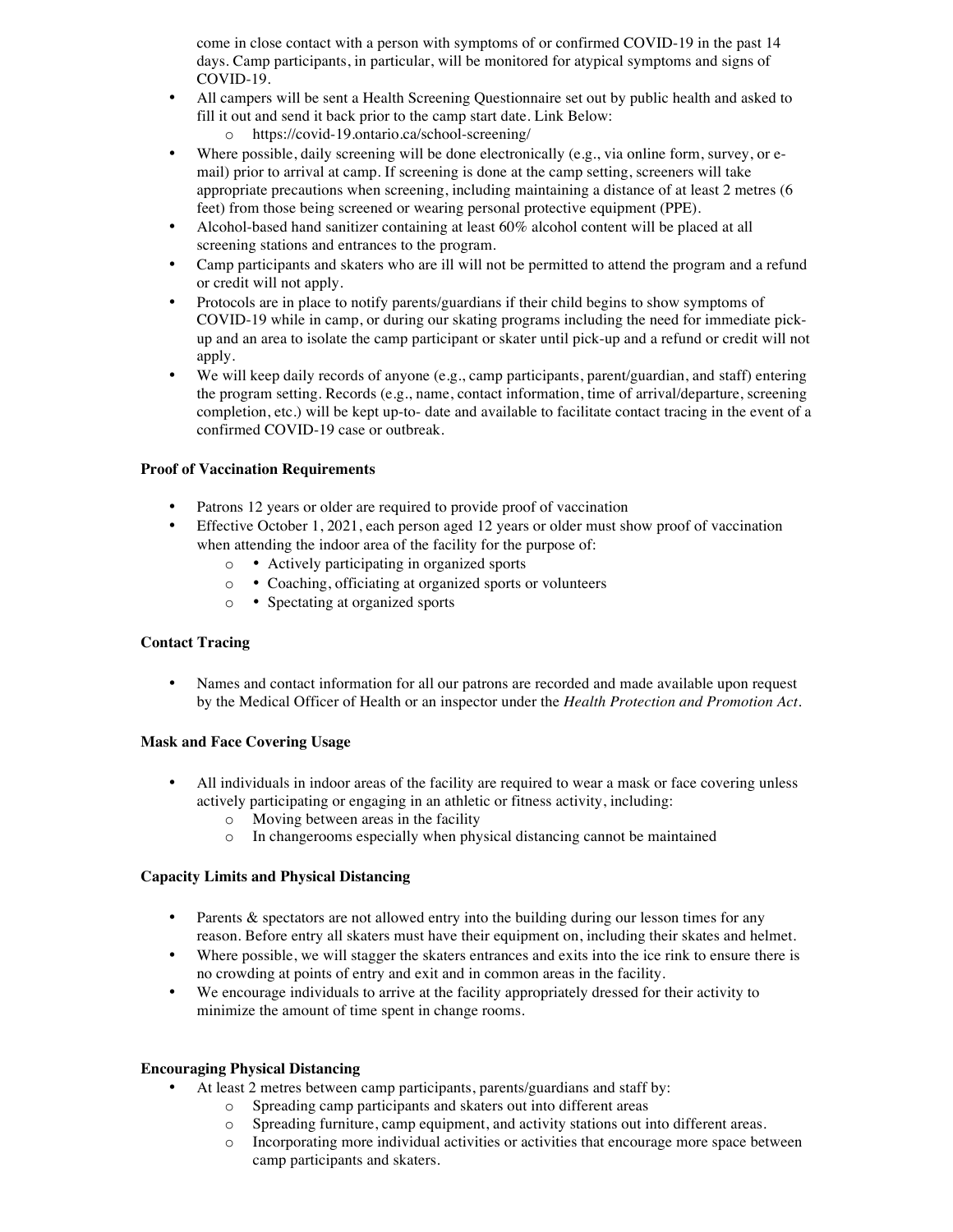- o Using telephone or video conferencing when possible for meetings between staff and parents/guardians.
- o Considering staffing ratios and staff expertise that may be needed to support camp participants and skaters with special needs. Physical distancing may be more challenging to achieve for participants who have communication issues or behaviour challenges.
- o While close contact may be unavoidable between members of a cohort, physical distancing and general infection prevention and control practices will still be encouraged, where possible.
- o More specifically during camps, face coverings (non-medical masks) should be used if physical distancing of at least 2-metres cannot be maintained between cohorts (when off the ice).
	- ! Face coverings may not be tolerated by everyone based on underlying health, behaviour issues or beliefs. Consideration will be given to mitigate any possible physical and psychological injuries that may inadvertently be caused by wearing a face covering.
	- ! Face coverings should be changed if visibly soiled, damp, or damaged.
- o Cohorts will not mix with other cohorts when off the ice. Cohorts may be within the same room/space (e.g. staff areas/rooms, ice rink, gymnasiums, lunch room, hallways) at the same time when they can guarantee there will be no interaction/mixing between the cohorts at any point. This includes during pick-ups and drop-offs, mealtimes, playtime and other sports activities.
- o When utilizing a room/space that is shared by cohorts or has other user groups (e.g., gymnasium) will ensure the room/space is cleaned and disinfected before and after using the space.
- o Personal belongings brought to camp should be minimized. If brought to camp, personal items (e.g., backpack, clothing, water bottles, food, etc.) should be labeled by parent/guardian and kept in an area designated for the individual's cohort and should not be handled by individuals from other cohorts.
- o In shared space, cohorts must maintain a distance of at least 2 metres between groups and any other individuals outside of the cohort.
- o Plans will be made to prevent mixing of cohorts in washrooms and to frequently clean and disinfect shared surfaces in washrooms/changerooms.
- Getting close to faces of camp participants will be avoided, where possible.
- Meal or snacks brought by the camp participant:
	- o Ensure camp participants and staff perform proper hand hygiene before and after eating.
	- o Ensure that each camp participant have their own drink bottle that is labeled and kept with them during the day, and not shared.
	- o Fill water bottles rather than drink directly from the mouthpiece of water fountains.
	- o Ensure each camp participant has their own individual meal or snack with no common food items (e.g., salt/pepper shaker, condiments).
	- o We have a "no food sharing" policy.
	- o Physical distancing should be maintained while eating.

#### **Equipment - Skates & Helmet**

- Skaters are requested to come in skating attire, skates & helmet included. Don't forget your skate guards!
- Skaters are asked to arrive right at the start of their lesson time with skates & helmet on.

## **Parent/Guardian Viewing (On Ice Lesson Only Parent/Guardian)**

- No parents or spectators will be allowed in the arena facility during our lesson & camp times for any reason.
- **Before entry all skaters must have their equipment on, including their skates and helmet.**
- We will direct you on the entrance to use when registration is complete. This entrance will be used for dropping off and picking up your skater(s).
- We ask everyone to avoid using the lobby entrance.
- If you enter the building during your lesson time we will ask you to leave.
- If you don't know which entrance to use please call us a few days before your lesson so we can direct you. Phone calls just before lessons are beginning will not be answered, as we will be busy coordinating the day of.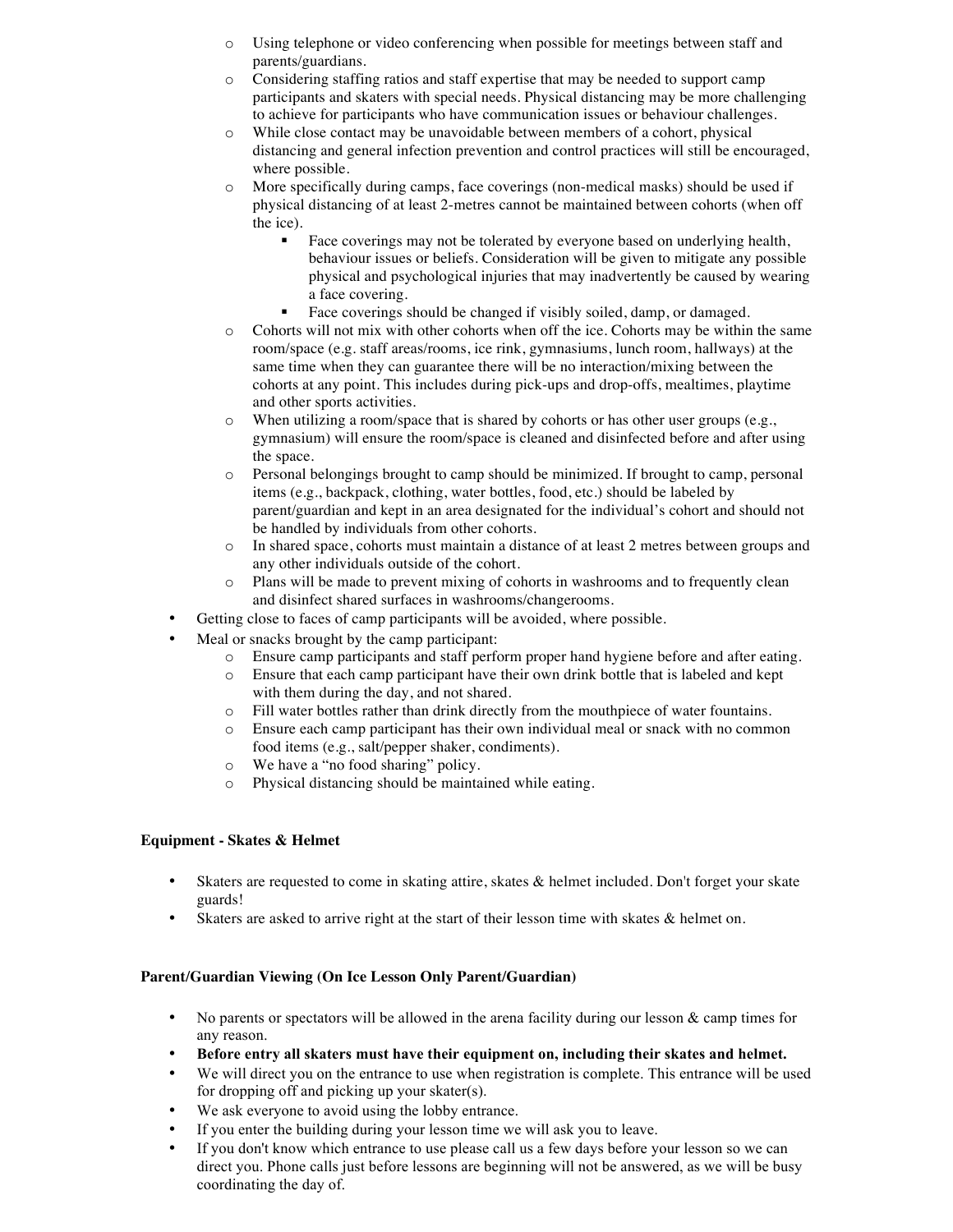- We will open the doors right at your lesson time to let your skater in and at the end of your lesson time we ask all of you to meet at the same door to pick your skater up ON TIME.
- **We ask you to make this transition as smooth as possible and to not block the doorway so we can get all the skaters on the ice in a timely manner.**
- **As per the Province of Ontario guidelines, individuals taking part in physical activity are not required to wear a mask. As such, please assess and evaluate the risks accordingly.**
- **Please note that Ice Dreams Skating Academy is following the Province of Ontario COVID-19 guidelines in all MATERIAL respects.**
- If your child needs to use the bathroom we will notify you to come and assist them.
- Parents will be required to wear face masks when entering the building to assist their child. Please remember to social distance while inside the building.
- Face masks are recommended but not required for skaters on the ice.

### **Entry and Exit to the Ice**

- We will have different doors for entering and exiting the ice to best manage the flow of traffic.
- Coaches will meet the skater at the set entry and assist them onto the ice.
- When exiting the ice at the end of the skater's lesson, parents must be at the exit door to greet their child while maintaining physical distancing.

### **Teaching Aids**

- We will not be using any teaching aids that are made of cloth.
- All toys and equipment used at our Programs & Camps are made of material that can be cleaned and disinfected or are single use and are disposed of at the end of the day.
- All plastic teaching aids will be sanitized before and after every session.
- Minimizing the sharing and frequency of touching of objects, toys, equipment and surfaces, and other personal items.
- Skaters will be instructed to NOT touch the teaching aids.
- Increasing the frequency of cleaning and disinfecting objects, toys, equipment and frequently touched items.
- Checking expiry dates of cleaning and disinfectant products used and always following the manufacturer's instructions. Ensure that the products used are compatible with the item to be cleaned and disinfected.
- Performing and promoting frequent, proper hand hygiene (including supervising or assisting camp participants with hand hygiene). Hand washing using soap and water is recommended over alcohol-based hand rub (ABHR) for children. Please Refer to PHO's How to Wash Your Hands fact sheet
- Incorporating additional hand hygiene opportunities into the daily schedule. This may be needed in instances where toileting and assistance with activities of daily living are provided to camp participants.

## **Maintaining Quality Coaching**

- Coaches will ensure all skills are demonstrated with accuracy and with exaggerated demonstrations to avoid hands-on assistance.
- Clear descriptions of skills will be used when teaching.
- Coaches will use a louder voice for distance and when wearing a mask.
- Coaches will also be moving with the skaters while giving instructions and corrections.

#### **Equipment Rental**

• All rental equipment (Skates & Helmet) will be disinfected and thoroughly sanitized between uses to held prevent the spread of COVID-19.

#### **Staff & Coaches**

Ice Dreams Skating Academy has an important obligation to ensure a healthy and safe workplace for our coaches and staff.

We have implemented the following measures: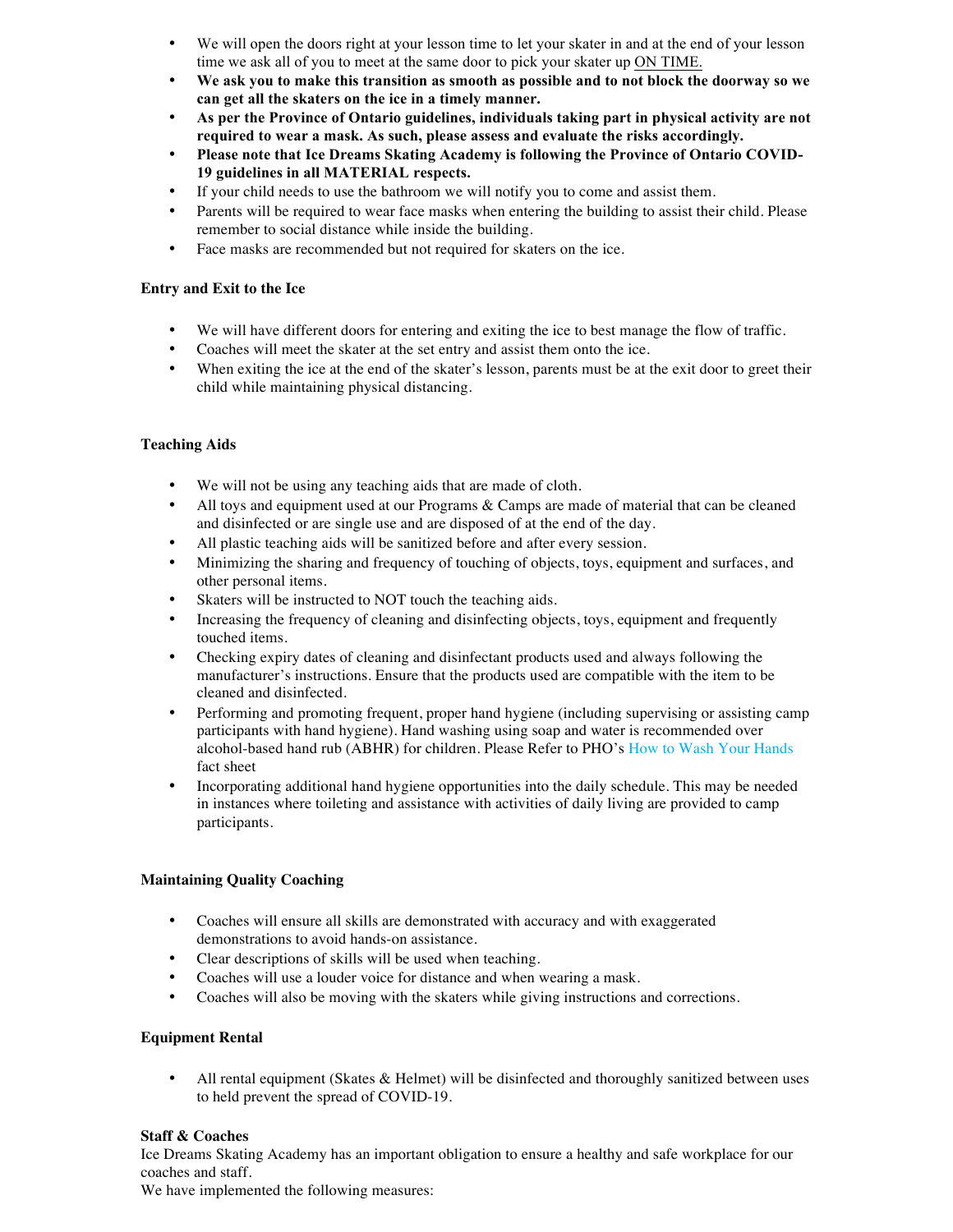- Educating coaches on public health information and expectations related to the implementation of our operating plan for Stage 3.
- Implementation of an Illness Policy, which outlines procedures for staff and customers that may be experiencing symptoms and ensures no one attends work/skating lessons when sick.
- Routine screening when entering into the facility.
- Enhanced hygiene protocols have been implemented:
	- o Frequent and proper hand washing
	- o Accessible hand-sanitizing stations
	- o Coaches must wash and sanitize their hands upon arrival and before exiting the facility.
	- o Reminders to avoid touching face, eyes, nose and mouth.
	- o Reminders to use appropriate cough and sneeze etiquette cough and sneeze into your elbow.
- Enhanced cleaning protocols for common areas and common equipment have been implemented.
- Measures for staff  $\&$  coaches to maintain physical distancing
	- o Limit use of and interactions in shared spaces and ensure physical distance can be maintained in these spaces.
	- o Limit staff & coach interaction whenever and wherever possible.
- Where risk exposure is high, masks should be worn at all times.
- Gloves should be worn at all times.
- Minimize use of shared equipment.
- Staff & Coaches should disinfect any shared equipment they have come in contact with after each use.
- Ensure staff & coaches understand the Right to Refuse unsafe work and procedures are in place to respond to such concerns.
- Detailed guidelines for COVID-19 are available on the Ministry of Health's COVID-19 website.
- If a staff member is diagnosed with COVID-19, the staff member must remain off work for 14 days following symptom onset and has received clearance from the local public health unit.

### **Management of Camp Participants with Suspected COVID-19**

- If a camp participant begins to experience symptoms of COVID-19 while attending day camp:
	- o Symptomatic camp participants will be immediately separated from others in a supervised area until they can go home. In addition, where possible, anyone who is providing care to the camp participant should maintain a distance of at least 2 metres.
	- o Camp participants will be reminded of hand hygiene and respiratory etiquette while waiting to be picked-up.
	- o Camp participants with symptoms should be tested.

**A list of symptoms, including atypical signs and symptoms, can be also be found in the COVID-19 Reference Document for Symptoms on the Ministry of Health's COVID-19 website.** 

# **You should NOT participate if:**

- **You do not feel well or are feeling symptoms of COVID-19**
- **Someone in your household has COVID-19 or is showing symptoms of COVID-19**
- **You have traveled outside of Canada within the last 14 days**
- **Someone in your household has traveled outside of Canada within the last 14 days.**